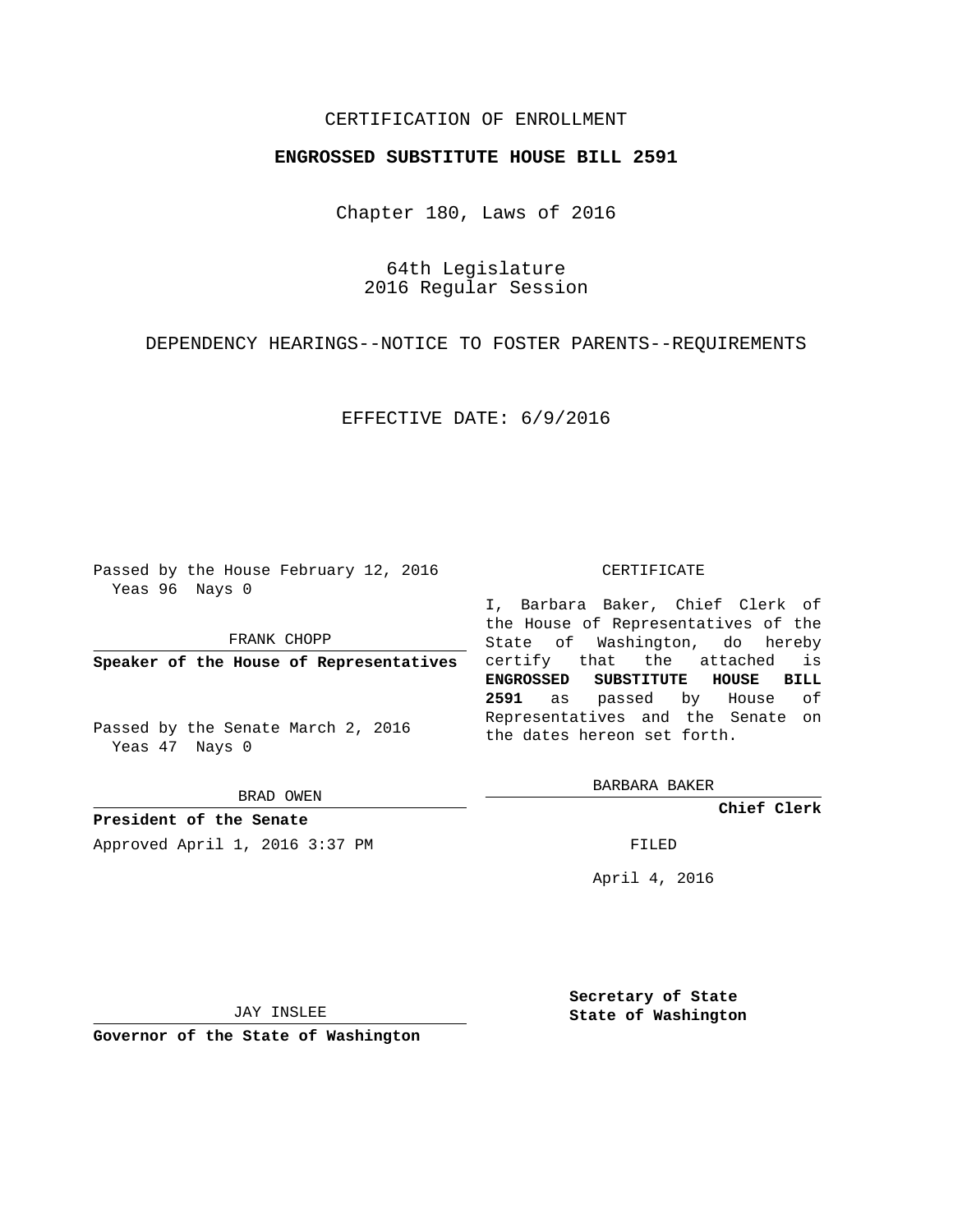## **ENGROSSED SUBSTITUTE HOUSE BILL 2591**

Passed Legislature - 2016 Regular Session

**State of Washington 64th Legislature 2016 Regular Session**

**By** House Early Learning & Human Services (originally sponsored by Representatives Hargrove, Kagi, Walsh, Dent, Caldier, Senn, Frame, Muri, Zeiger, McBride, Ormsby, and Gregerson)

READ FIRST TIME 02/05/16.

1 AN ACT Relating to notifying foster parents of dependency 2 hearings and their opportunity to be heard in those hearings; and amending RCW 13.34.096 and 13.34.820.3

4 BE IT ENACTED BY THE LEGISLATURE OF THE STATE OF WASHINGTON:

5 **Sec. 1.** RCW 13.34.096 and 2009 c 520 s 25 are each amended to read as follows:6

 (1) The department or supervising agency shall provide the child's foster parents, preadoptive parents, or other caregivers with 9 timely and adequate notice of their right to be heard prior to each proceeding held with respect to the child in juvenile court under this chapter. For purposes of this section, "timely and adequate notice" means notice at the time the department would be required to give notice to parties to the case and by any means reasonably 14 certain of notifying the foster parents, preadoptive parents, or other caregivers, including but not limited to written, telephone, or 16 in person oral notification. For emergency hearings, the department 17 shall give notice to foster parents, preadoptive parents, or other caregivers as soon as is practicable. For six-month review and annual permanency hearings, the department shall give notice to foster parents upon placement or as soon as practicable.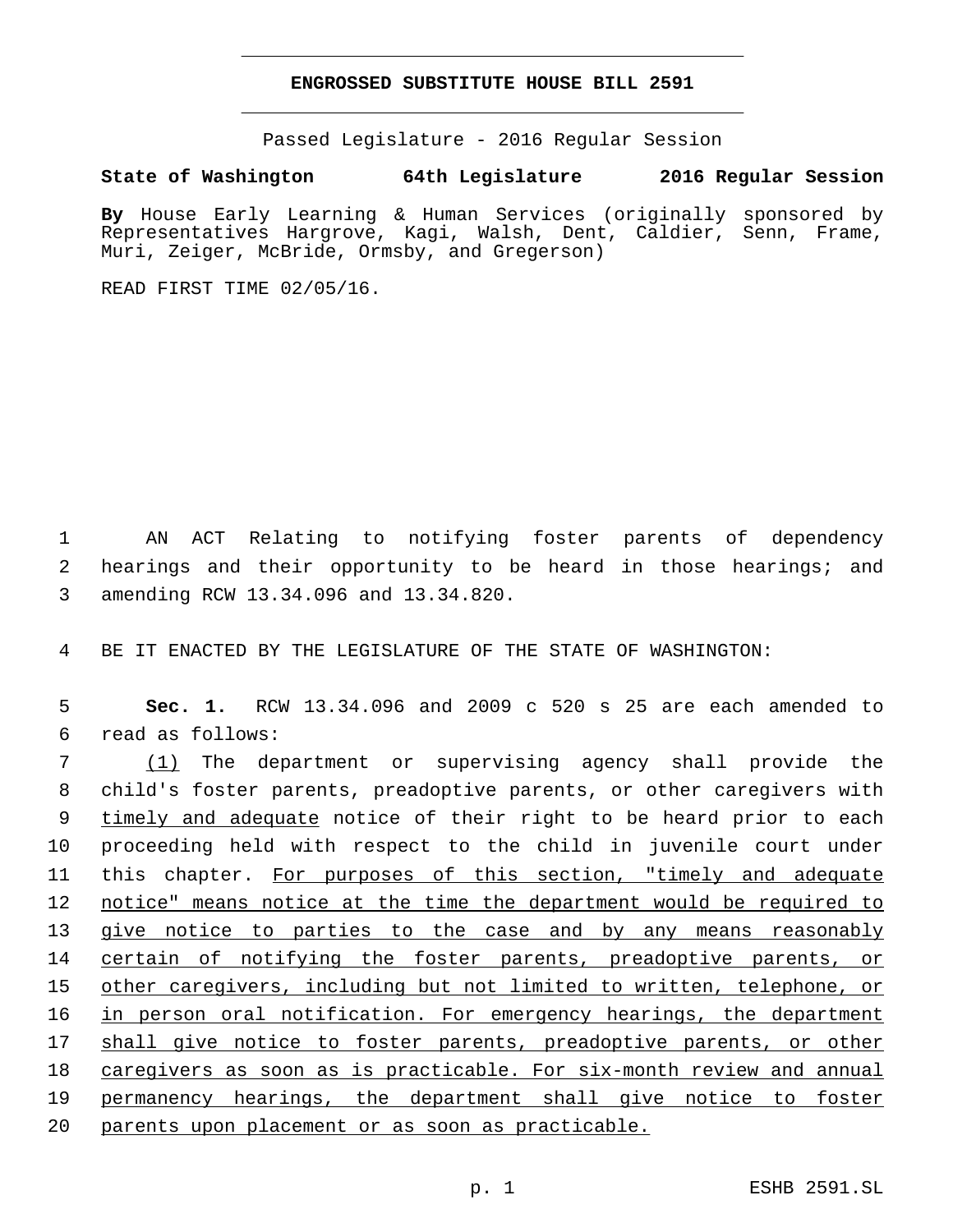(2) The court shall establish and include in the court record 2 after every hearing for which the department or supervising agency is 3 required to provide notice to the child's foster parents, preadoptive parents, and caregivers whether the department provided adequate and 5 timely notice, whether a caregiver's report was received by the court, and whether the court provided the child's foster parents, preadoptive parents, or caregivers with an opportunity to be heard in court. For purposes of this section, "caregiver's report" means a form provided by the department of social and health services to a 10 child's foster parents, preadoptive parents, or caregivers that provides an opportunity for those individuals to share information about the child with the court before a court hearing. A caregiver's report shall not include information related to a child's biological parent that is not directly related to the child's well-being.

 (3) Absent exigent circumstances, the department shall provide the child's foster family home notice of expected placement changes as required by RCW 74.13.300.

 (4) The rights to notice and to be heard apply only to persons 19 with whom a child has been placed by the department ((before shelter 20 eare)) or supervising agency and who are providing care to the child at the time of the proceeding. This section shall not be construed to grant party status to any person solely on the basis of such notice 23 and right to be heard.

 **Sec. 2.** RCW 13.34.820 and 2007 c 410 s 6 are each amended to read as follows:25

 (1) The administrative office of the courts, in consultation with the attorney general's office and the department of social and health services, shall compile an annual report, providing information about cases that fail to meet statutory guidelines to achieve permanency 30 for dependent children.

 (2) The administrative office of the courts shall submit the annual report required by this section to appropriate committees of the legislature by December 1st of each year, beginning on December 1, 2007. The administrative office of the courts shall also submit 35 the annual report to a representative of the foster parent association of Washington state.

 (3) The annual report shall include information regarding whether foster parents received timely notification of dependency hearings as